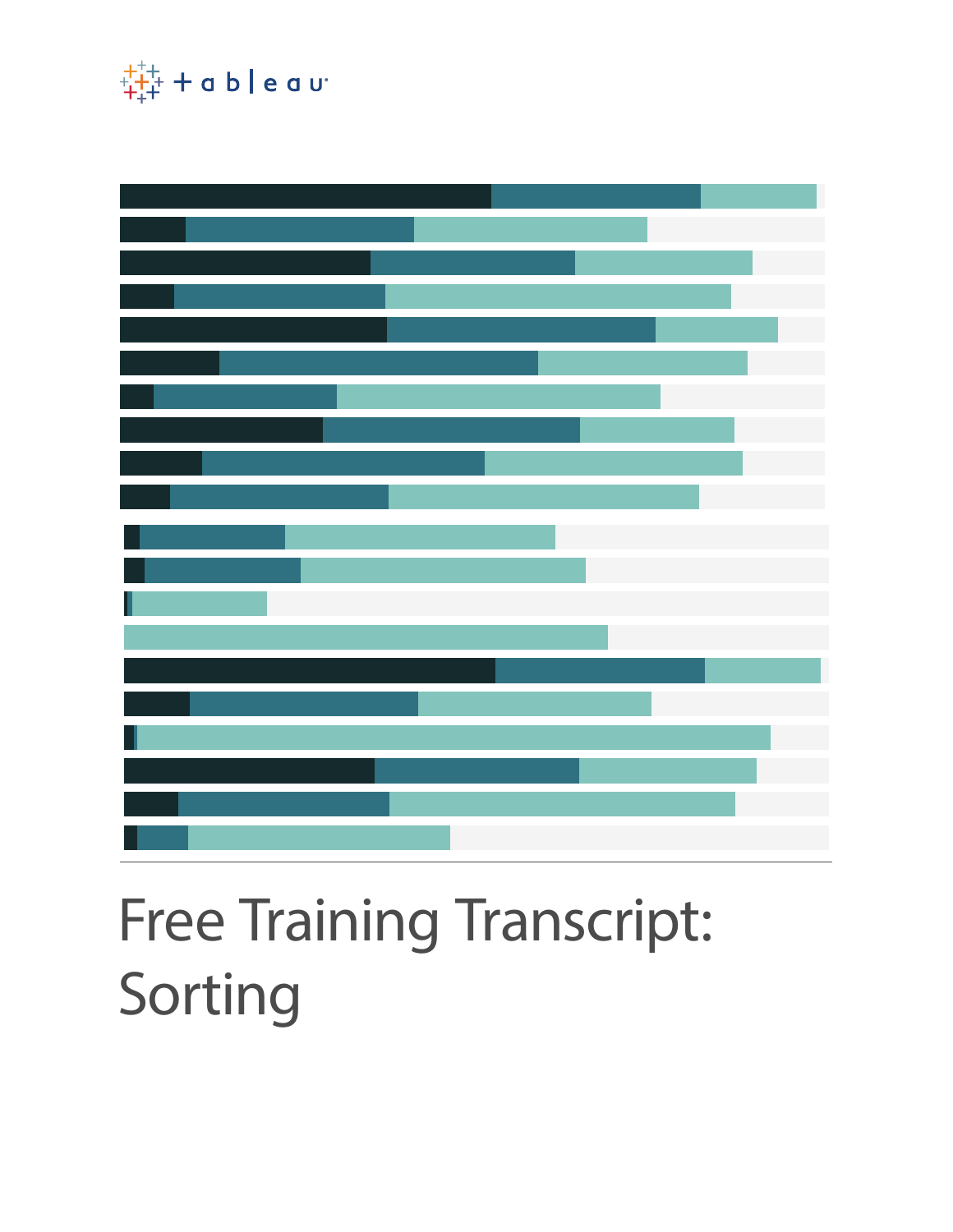Welcome to this video on Sorting. You can download the Exercises workbook to follow along in your own copy of Tableau.

#### Ways to Sort

There are several ways to sort.

First, and perhaps easiest, is the Quick Sort on the axis. For views with an axis, hovering brings up the Quick Sort icon. One click sorts the bars descending, another click switches to ascending, and a third click clears the sort.

What if we wanted to sort by descending Profit? Profit is on color, not an axis, so there's no quick sort button. When we right click on the pill, there's no sort option in the menu. In this case, the toolbar buttons allow easy sorting. Click on the pill we want to sort by, in this case Profit, then select the appropriate sort from the toolbar.

However, sometimes sorting ascending or descending by a measure isn't the most helpful. Here, we have Order Priority assigned to specific colors, from Critical as red to Low Priority as green, and we want the bars sorted by Order Priority. To do this easily right from the view, we can drag the headers in the legend. If we also want to sort the Ship Mode, so Same Day is highest, we can drag the headers in the bar chart. For the most fine-tuned control, however, sort from the pill itself.

# Sorting from the Pill

To control the sort from a pill, unlike when using the toolbar buttons, we don't click the pill of the field we want to sort by, we click the discrete pill that we want to have sorted. Here we want to sort our Sub-Categories, so we click that pill to get the dropdown menu and click Sort. We can fine tune exactly how we want to sort, such as alphabetic or manual, but we can also sort by field. And the field doesn't even have to be in the view – we can pick…. Quantity and set the aggregation, and set the sort order, I like descending.

### Sorting Across Panes

If we have multiple dimensions in the view, such as Category and Sub-Category, we have